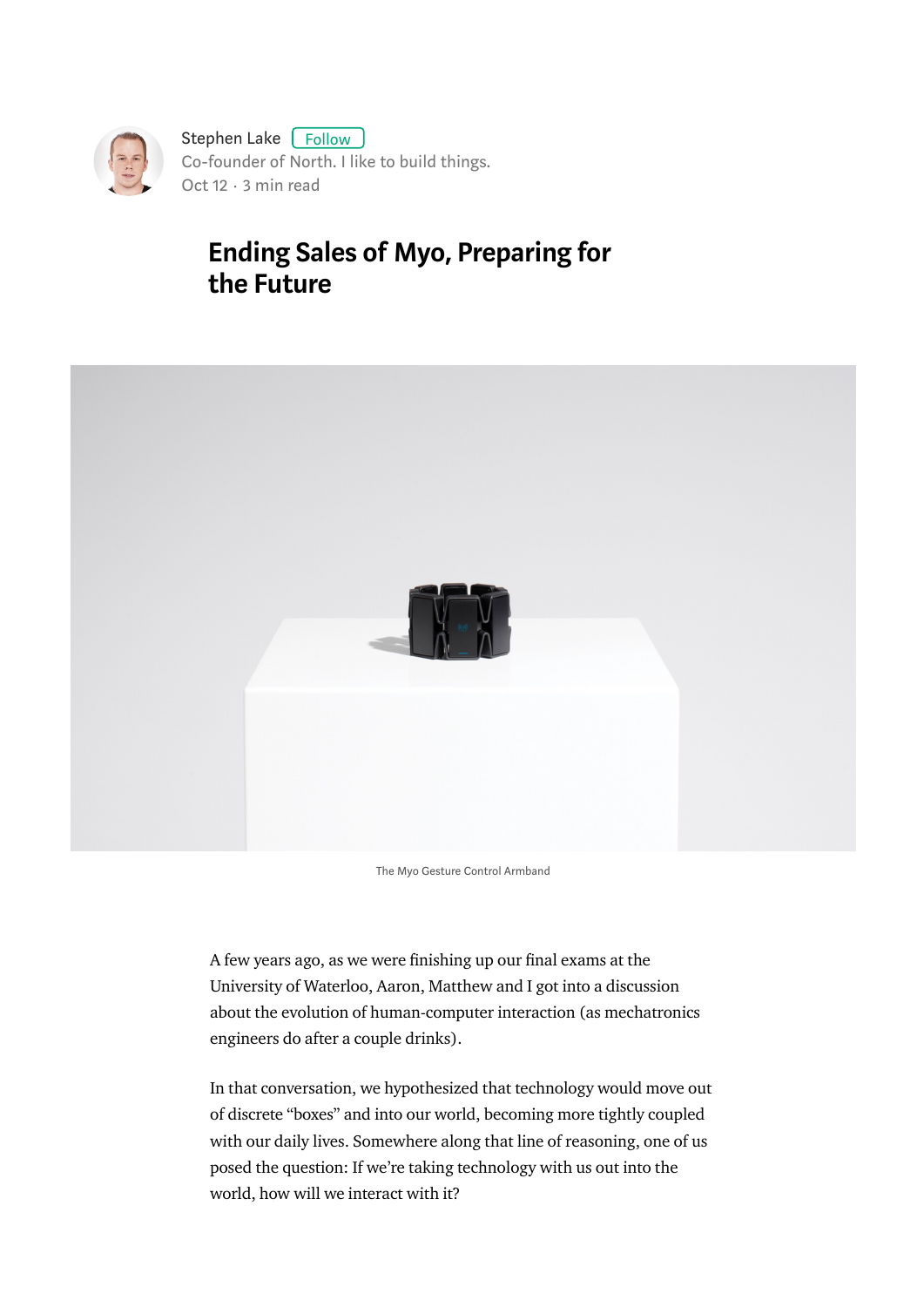## A Path Forward

Even back then there were new types of heads-up displays in development, so we knew change was coming. As we thought about those new categories, it was clear existing input methods wouldn't work. Just like the desktop computer needed the mouse and keyboard, and the phone needed multitouch, new products would need new interfaces. Whatever input device came next would have to be mobile and seamlessly blend with our experience out in the real world.

A viable path seemed to be through electromyography (EMG) sensors —used to measure and record electrical impulses given off by muscles. Our theory was that if we could understand those impulses, we could build an interface that would become a natural extension of our actions. It hadn't been done before—we had never seen EMG used in a commercial consumer product.

### The Early Days

Unsurprisingly, the early days were challenging. We jerry-rigged a bathroom at Velocity (with a fake "out-of-order" sign) as an etching lab for home-made circuit boards, bought 3D printers off of Kijiji, and shaved our arms to try to get the early sensor prototypes working better. We initially failed to understand the dramatic impact that human variation would have on a product. Everything from sweat and arm hair, to variations in anatomy raised speed bumps for making the product work consistently.

As we iterated through solutions and recruited an amazing team to help solve problems, our work led to a final product: the Myo Gesture Control Armband.

#### Launch

The initial pre-order announcement for Myo surpassed all of our  $expectations  $-10,000$  orders in the first few hours, 5.5 million views$ on our launch video, a listing among Time Magazine's top inventions of the year. For something that started off as a hunch, things picked up super fast.

Fast forward to today, and we've seen customers and developers take Myo and run with it in directions that span music, healthcare, gaming, manufacturing and more.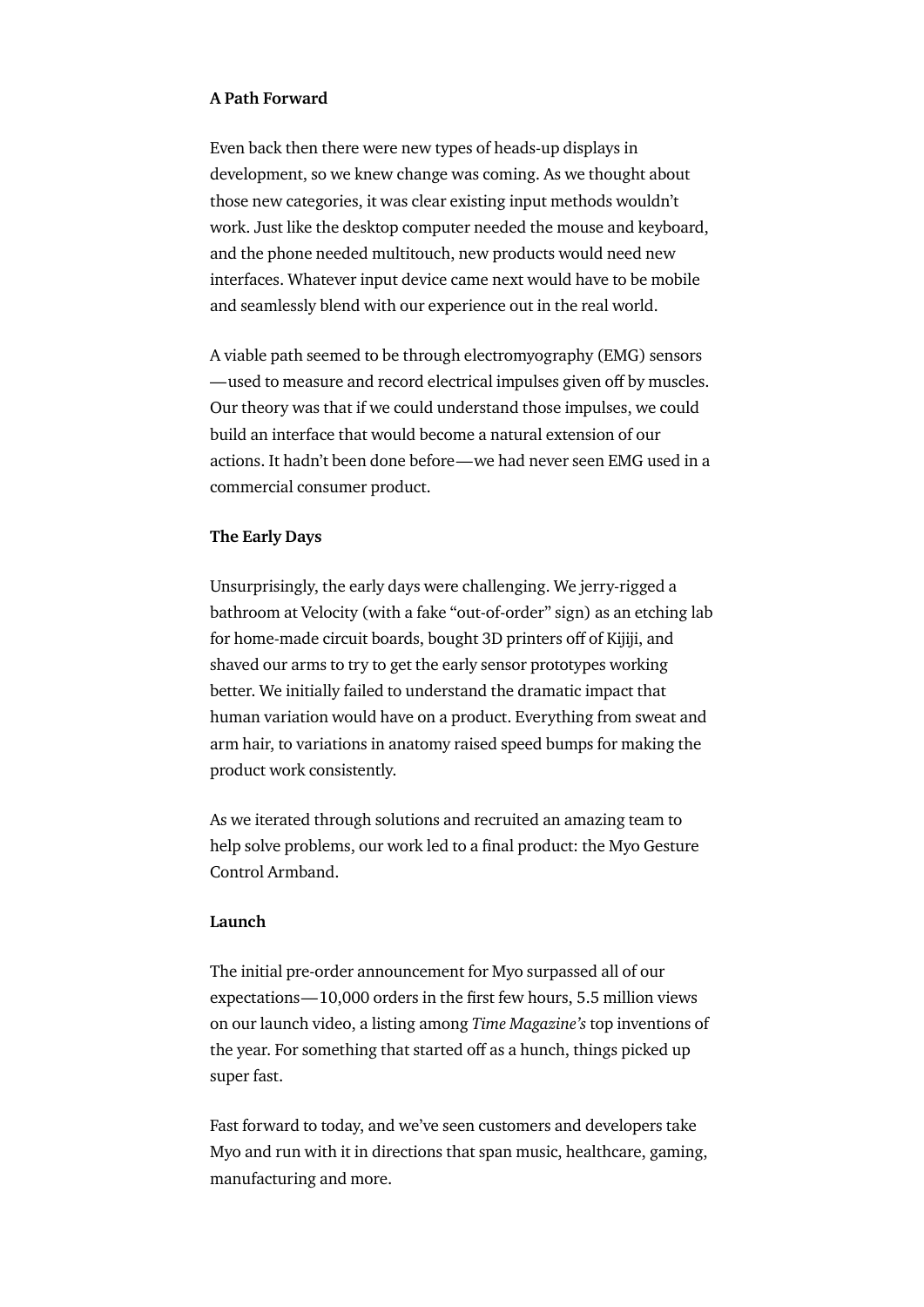Researchers at Johns Hopkins used it to give an amputee the power to control his prosthetic, Armin van Buuren took it on his world tour to seamlessly control the lighting during his performances, people hooked it up to every drone and widget imaginable. Even just this summer, a pair of Canadian students took home the grand prize at Microsoft's Imagine Cup after using Myo to make an inexpensive prosthetic arm.

### What's Next

Today, as we reflect on that amazing journey, we're officially ending sales of Myo. In the near future we'll be announcing the release of a new product, entirely different from Myo, that requires our full attention and focus.

Matthew, Aaron and I would like to personally thank everyone who has been a part of bringing Myo to life—whether through applications, research studies, presentations, or just plain fun. As a commitment to those who have embraced Myo, we'll continue to provide customer support for anyone who has bought one and have no plans to change that.

As for what's next…we'll get back to you soon.

...

Join us on the journey. See our careers page here.